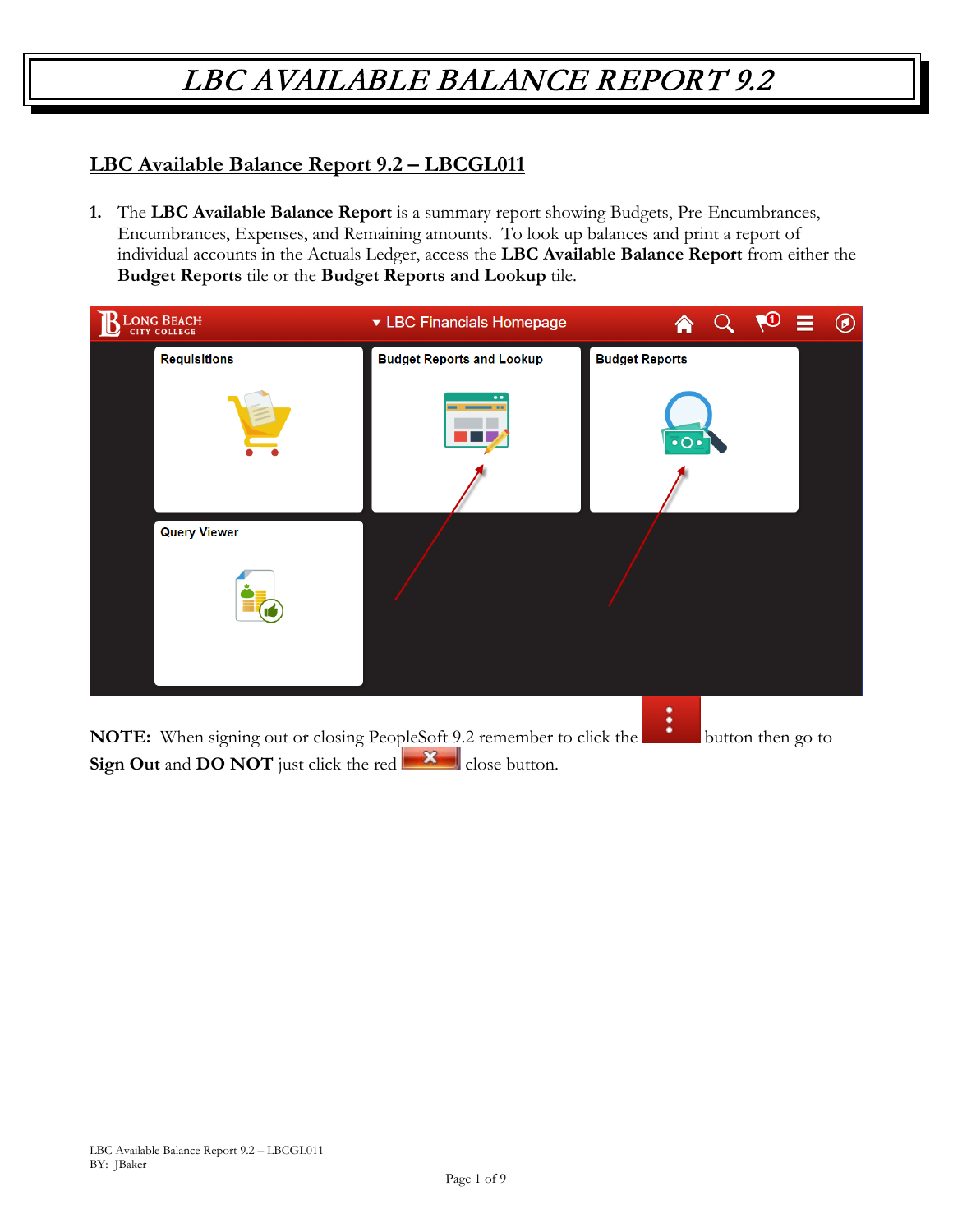**2.** From the **LBC Financials Homepage** click the **Budget Reports** tile then the **LBC Available Balance Report** menu item on the left side.

| ← LBC Financials Homepage                          | <b>Budget Reports</b>                                                                         |  |                       | $\circledcirc$ |
|----------------------------------------------------|-----------------------------------------------------------------------------------------------|--|-----------------------|----------------|
| <b>Example 2 LBC Available Balance Report &lt;</b> | <b>LBC Available Balances Report</b>                                                          |  | Print New Window Help |                |
| <b>Expense Detail Report</b>                       | Enter any information you have and click Search. Leave fields blank for a list of all values. |  |                       |                |
| <b>Education</b> LBC PO Activity Listing           | <b>Find an Existing Value</b><br>Add a New Value<br>Search Criteria                           |  |                       |                |
| <b>Example 1 LBC Contract Activity Report</b>      | Search by: Run Control ID begins with                                                         |  |                       |                |
| <b>Expenses</b> Rpt                                | Case Sensitive                                                                                |  |                       |                |
| <b>Excel Format</b> LBC Rev&Exp Rpt - Excel Format | Search<br><b>Advanced Search</b>                                                              |  |                       |                |
| <b>EDUBER 15 LBC Trust Acct Activities Rpt</b>     |                                                                                               |  |                       |                |
| <b>E</b> LBC 2002 Measure E - Bond Rpt             | Find an Existing Value   Add a New Value                                                      |  |                       |                |
|                                                    |                                                                                               |  |                       |                |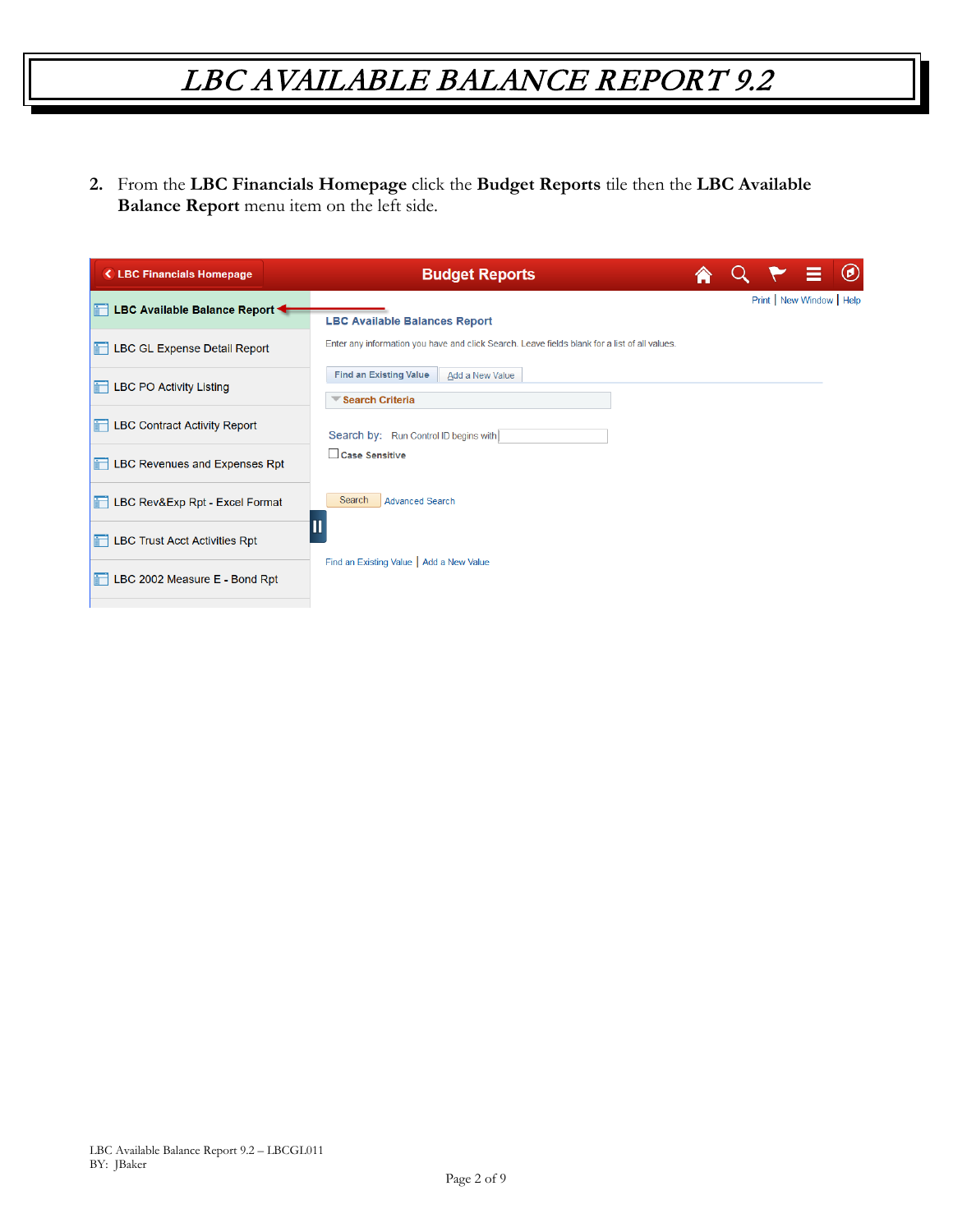**3.** Each user should initially set up (Add) **one time only**, a **Run Control ID** for each process/report that will be carried out (such as the LBC Available Balance Report, LBC GL Expense Detail Report and LBC PO Activity Listing Report). The Run Control ID is keyed to the Empl ID of the user that created the Run Control. After this **Add a New Value** is done the first time you will use the **Find an Existing Value** tab for **all** future **LBC Available Balance Reports** by clicking the **Search** button. Please do **NOT** add any other Run Control ID's.

**NOTE:** To access a **current** Run Control ID (a Run Control for LBC Available Balance Report that was set up earlier), click the **Find an Existing Value** tab and then click **Search**. Choose the Run Control ID below named **LBC Available Balance Report** and click on the blue link.

| <b>&lt; LBC Financials Homepage</b>                | <b>Budget Reports</b>                                                                                                                 |  |                         | $^\copyright$ |
|----------------------------------------------------|---------------------------------------------------------------------------------------------------------------------------------------|--|-------------------------|---------------|
| <b>EDC Available Balance Report</b>                | <b>LBC Available Balances Report</b>                                                                                                  |  | Print New Window   Help |               |
| <b>EDUAL LBC GL Expense Detail Report</b>          | Enter any information you have and click Search. Leave fields blank for a list of all values.                                         |  |                         |               |
| <b>THE LBC PO Activity Listing</b>                 | <b>Find an Existing Value</b><br>Add a New Value<br>Search Criteria                                                                   |  |                         |               |
| <b>THE LBC Contract Activity Report</b>            | Search by: Run Control ID begins with                                                                                                 |  |                         |               |
| <b>Expenses</b> Rpt LBC Revenues and Expenses Rpt  | Case Sensitive                                                                                                                        |  |                         |               |
| <b>Excel Format</b> LBC Rev&Exp Rpt - Excel Format | Search<br>Advanced Search                                                                                                             |  |                         |               |
| <b>Example 15 LBC Trust Acct Activities Rpt</b>    | <b>Search Results</b><br>1-6 of 6 $\Box$ Last<br>First $\bigcirc$<br><b>View All</b>                                                  |  |                         |               |
| <b>THE LBC 2002 Measure E - Bond Rpt</b>           | <b>Run Control ID</b><br><b>Language Code</b><br><b>BUDGET TRANSACTION_DETAIL English</b><br>LBC AVAILABLE BALANCE<br><b>Lingiish</b> |  |                         |               |
| $\Box$ LBC 2008E / 2016LB Bond Rpt                 | <b>LBC BUDGET STATUS</b><br>English<br>LBC_GL_EXPENSE_DETAIL<br>English<br>PO ACTIVITY LISTING<br>English                             |  |                         |               |
| <b>LBC Excel GL Expense Rpt</b>                    | <b>PRINT REQUISITIONS</b><br>English                                                                                                  |  |                         |               |
| Reporting Tools<br>$\checkmark$                    | Find an Existing Value   Add a New Value                                                                                              |  |                         |               |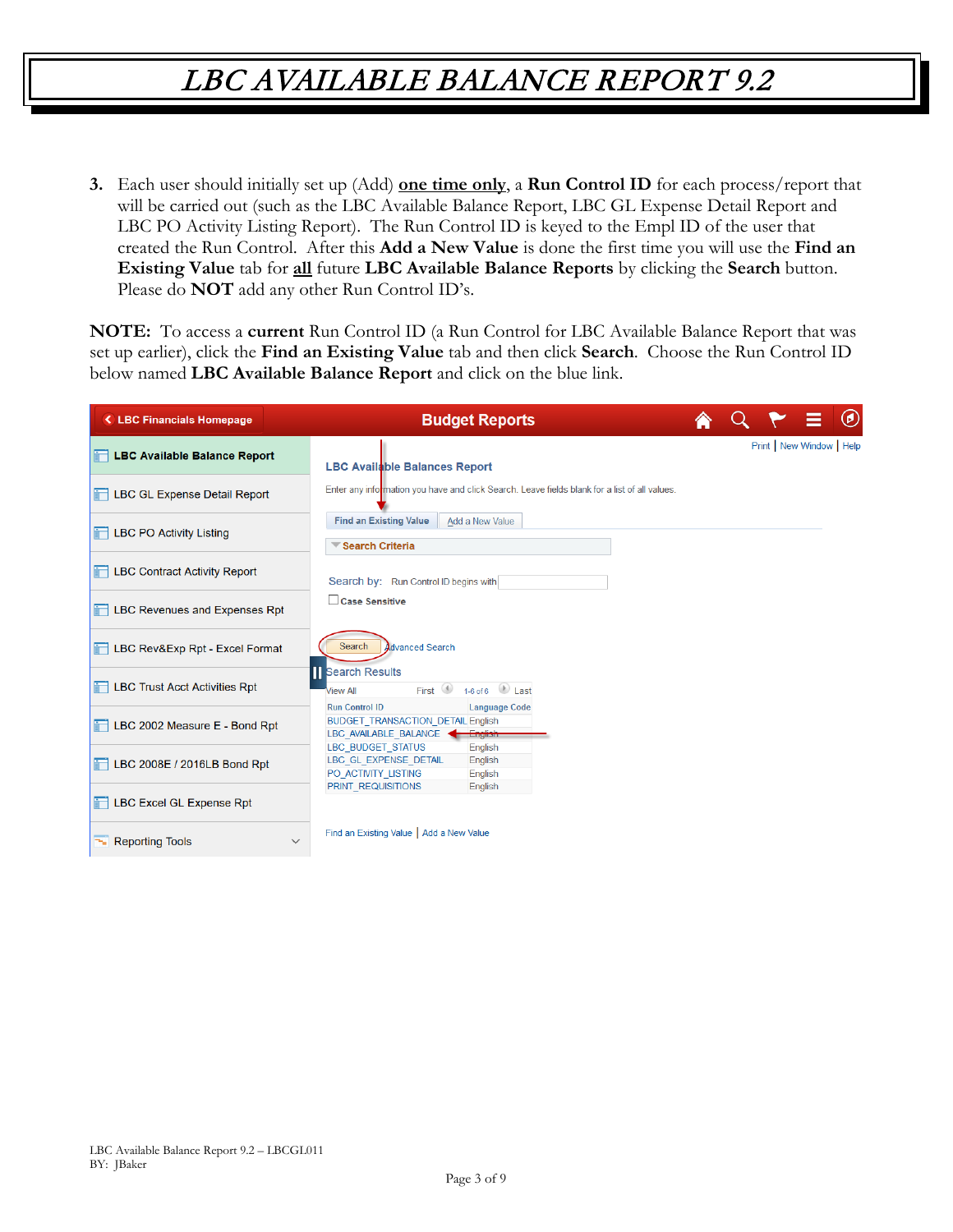**4.** To Add the Run Control ID select the **Add a New Value** tab and enter **LBC\_AVAILABLE\_BALANCE** (be sure to put an underscore between each word and use caps) in

Ш the **Run Control ID** field then click **Add.** Note that the 2 vertical lines button can be used to collapse or expand the menu on the left.

| <b>&lt; LBC Financials Homepage</b>                | <b>Budget Reports</b>                            |  | $\equiv$ 0                |  |
|----------------------------------------------------|--------------------------------------------------|--|---------------------------|--|
| <b>ED LBC Available Balance Report</b>             | <b>LBC Available Balances Report</b>             |  | Print   New Window   Help |  |
| <b>Expense Detail Report</b>                       | Add a New Value<br><b>Find an Existing Value</b> |  |                           |  |
| <b>Example 12 LBC PO Activity Listing</b>          | Run Control ID LBC_AVAILABLE_BALANCE <           |  |                           |  |
| <b>EDUBC Contract Activity Report</b>              |                                                  |  |                           |  |
| <b>Expenses</b> Rpt Expenses Rpt                   | Add                                              |  |                           |  |
| <b>Excel Format</b> LBC Rev&Exp Rpt - Excel Format | ind an Existing Value   Add a New Value          |  |                           |  |
| <b>EDUBC Trust Acct Activities Rpt</b>             | Ш                                                |  |                           |  |
| LBC 2002 Measure E - Bond Rpt                      |                                                  |  |                           |  |

**5.** Enter information for this report into the **Fiscal Year, Budget Period (same as the Fiscal Year),**  the **From Period, To Period** (it is best to enter From Period **1** and To Period **12** yet you can also run a portion of the year by selecting certain Periods for these fields), **DeptID, Fund,** and **Program.** You can leave some of the chartfields blank in order to get all the detail for a specific chartfield string and yet **do not leave all the fields blank** and you **must** enter the **Fiscal Year**, **Budget Period**, and the **From Period** and the **To Period** fields.

| <b><lbc b="" financials="" homepage<=""></lbc></b>                               | <b>Budget Reports</b>                                                        | $\circledcirc$                               |
|----------------------------------------------------------------------------------|------------------------------------------------------------------------------|----------------------------------------------|
| LBC Available Bal.                                                               |                                                                              | Print   New Window   Help   Personalize Page |
| Run Control ID LBC_AVAILABLE_BALANCE                                             | Run<br><b>Report Manager</b><br><b>Process Monitor</b>                       |                                              |
| <b>Fiscal Year:</b><br><b>Budget Period:</b><br><b>From Period</b><br>To Period: | Account:<br>DeptID:<br><b>Fund Code:</b><br><b>Program Code:</b>             |                                              |
| Return to Search<br>H<br><b>日</b> Save<br>Previous in List<br>Π                  | 理<br>$\boxed{=}$ Notify<br>因<br>Next in List<br>$\Box$ Add<br>Update/Display |                                              |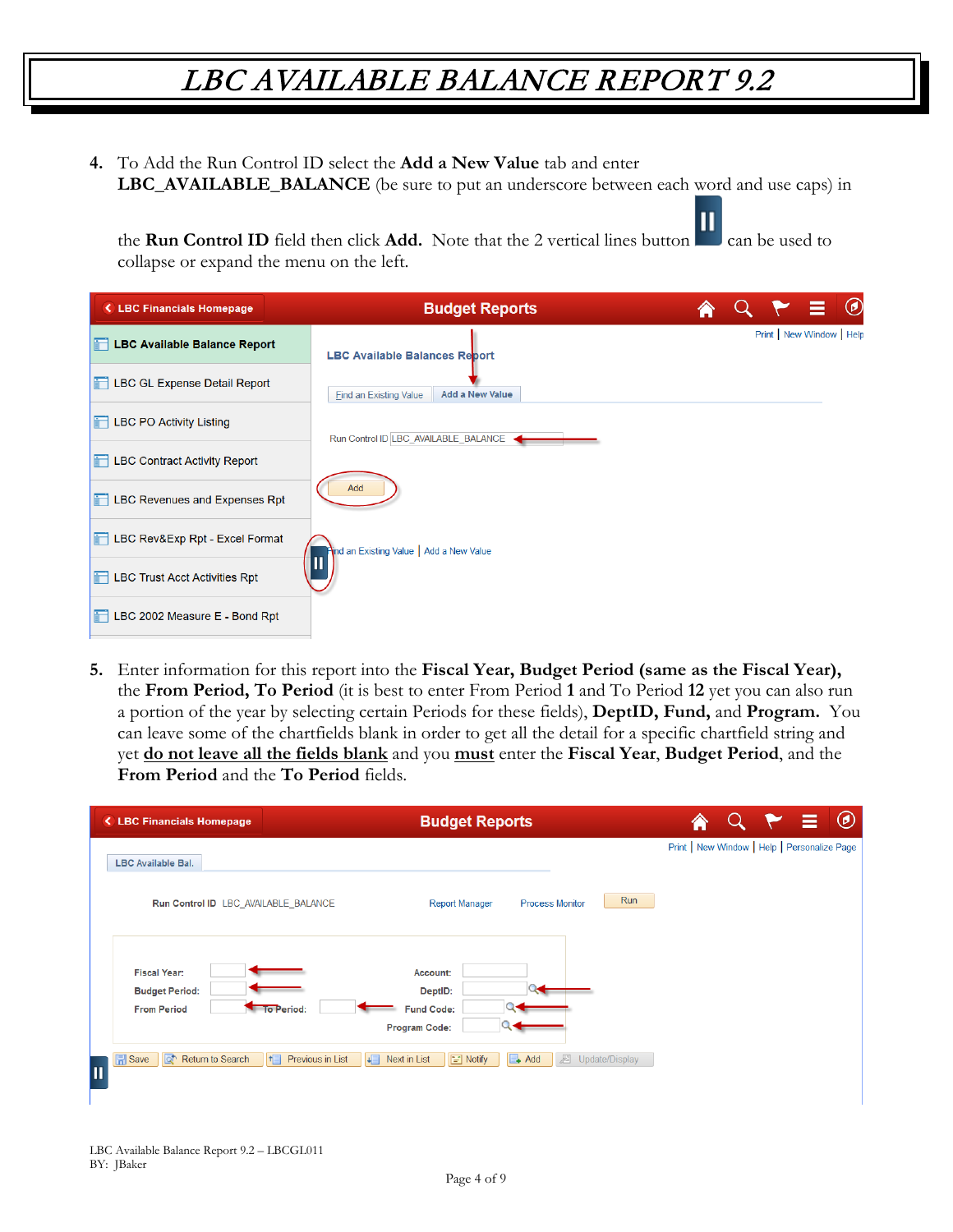**6.** To view a report with all of the **Accounts** under a specific **Department ID**, **Fund**, and **Program** you can leave the Account field blank (see below). You must also enter the **Fiscal Year**, **Budget Period**, **From Period** and **To Period**. After entering the information into the fields click the yellow **Run** button.

| <b>&lt; LBC Financials Homepage</b>                                                | <b>Budget Reports</b>                                                                                                              |                                              |  | $\circledcirc$ |
|------------------------------------------------------------------------------------|------------------------------------------------------------------------------------------------------------------------------------|----------------------------------------------|--|----------------|
| <b>LBC Available Bal.</b>                                                          |                                                                                                                                    | Print   New Window   Help   Personalize Page |  |                |
| Run Control ID LBC AVAILABLE BALANCE                                               | Run<br><b>Report Manager</b><br><b>Process Monitor</b>                                                                             |                                              |  |                |
| 2018<br><b>Fiscal Year:</b><br>2018<br><b>Budget Period:</b><br><b>From Period</b> | Account:<br>678000<br>DeptID:<br>12<br>01<br><b>Fund Code:</b><br><b>To Period:</b><br>0000<br>$\mathbf Q$<br><b>Program Code:</b> |                                              |  |                |
| $\boxed{=}$ Save<br>Return to Search<br>$\blacksquare$                             | ■<br><b>E</b> Notify<br>Previous in List<br>Next in List<br>$\Box$ Add<br>廻<br>Update/Display<br>$\uparrow$                        |                                              |  |                |

**NOTE:** For some special project areas the **Account Code** and the **Department ID** fields can both be left blank to return all the criteria by entering only the **Program Code** and **Fund**.

**7.** In the **Process Scheduler Request** page you will see the report Name/Description **LBC Available Balance Report**. Next click the yellow **OK** button below and **DO NOT MAKE ANY OTHER CHANGES** in this panel.

|                                 | < LBC Financials Homepage                                 | <b>Budget Reports</b>                      |                                      |                     |          |                                              | $^{\circledR}$ |
|---------------------------------|-----------------------------------------------------------|--------------------------------------------|--------------------------------------|---------------------|----------|----------------------------------------------|----------------|
| LBC Available Bal.              |                                                           |                                            |                                      |                     |          | Print   New Window   Help   Personalize Page |                |
|                                 | Run Control ID LBC_AVAILABLE_BALANCE                      | <b>Report Manager</b>                      | Run<br><b>Process Monitor</b>        |                     |          |                                              |                |
|                                 |                                                           | <b>Process Scheduler Request</b>           |                                      |                     | $\times$ |                                              |                |
| <b>Fiscal Ye</b>                |                                                           |                                            |                                      |                     | Help     |                                              |                |
| <b>Budget</b><br><b>From Pe</b> | <b>User ID 0005349</b>                                    |                                            | Run Control ID LBC_AVAILABLE_BALANCE |                     |          |                                              |                |
|                                 | Server Name PSNT                                          | Run Date 07/27/2017<br>$\checkmark$        | H                                    |                     |          |                                              |                |
|                                 | Recurrence                                                | Run Time 10:28:54AM<br>$\checkmark$        | Reset to Current Date/Time           |                     |          |                                              |                |
| <b>同</b> Save                   | <b>Time Zone</b><br>Q                                     |                                            |                                      |                     |          |                                              |                |
| I                               | <b>Process List</b>                                       |                                            |                                      |                     |          |                                              |                |
|                                 | Select Description                                        | <b>Process Name</b><br><b>Process Type</b> | *Type<br>*Format                     | <b>Distribution</b> |          |                                              |                |
|                                 | <b>LBC Available Balances Report</b><br>☑<br>OK<br>Cancel | LBCGL011<br><b>SQR Report</b>              | PDF<br>Web<br>$\checkmark$           | $\vee$ Distribution |          |                                              |                |
|                                 |                                                           |                                            |                                      |                     |          |                                              |                |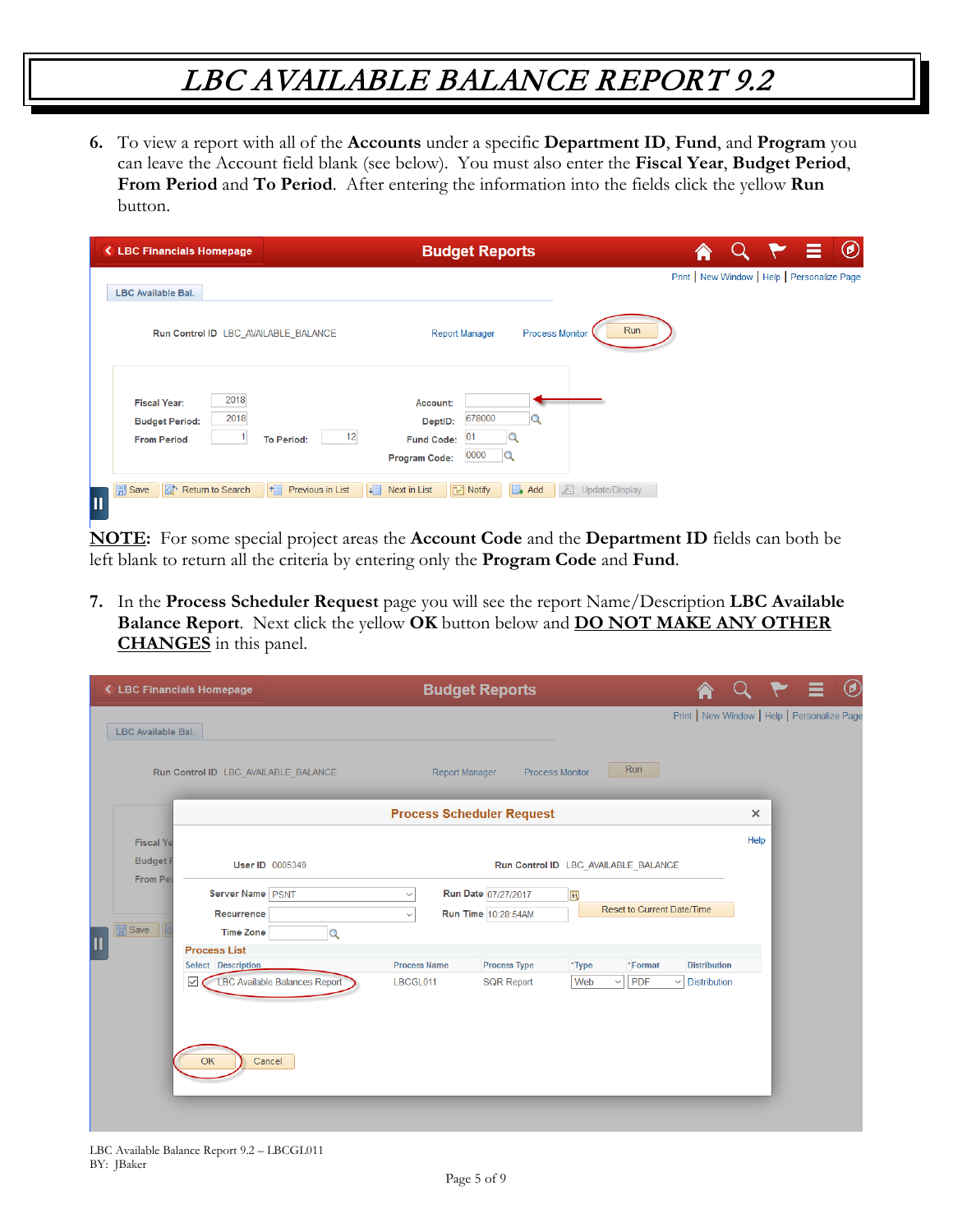**8.** After clicking the **OK** button this previous page will show again yet the **Process Instance** indicates that the report is running so **DO NOT** click the Run button again. From this panel click the **Report Manager** link at the top of the page. The report can also be viewed by clicking the Notification



| ← LBC Financials Homepage                                                          | <b>Budget Reports</b>                                                                                                 |                                              |  | $\bullet$ |
|------------------------------------------------------------------------------------|-----------------------------------------------------------------------------------------------------------------------|----------------------------------------------|--|-----------|
| <b>LBC Available Bal.</b>                                                          |                                                                                                                       | Print   New Window   Help   Personalize Page |  |           |
| Run Control ID LBC AVAILABLE BALANCE                                               | Run<br><b>Report Manager</b><br><b>Process Monitor</b><br>Process Instance: 1172267                                   |                                              |  |           |
| 2018<br><b>Fiscal Year:</b><br>2018<br><b>Budget Period:</b><br><b>From Period</b> | Account:<br>678000<br>DeptID:<br>12<br>01<br><b>Fund Code:</b><br><b>To Period:</b><br>0000<br>Q<br>Program Code:     |                                              |  |           |
| Return to Search<br><b>同</b> Save<br>llat∙<br>$\overline{\mathbf{u}}$              | H<br>$\boxed{\equiv}$ Notify<br>$\Box$ Add<br>Previous in List<br>$\downarrow$<br>因<br>Next in List<br>Update/Display |                                              |  |           |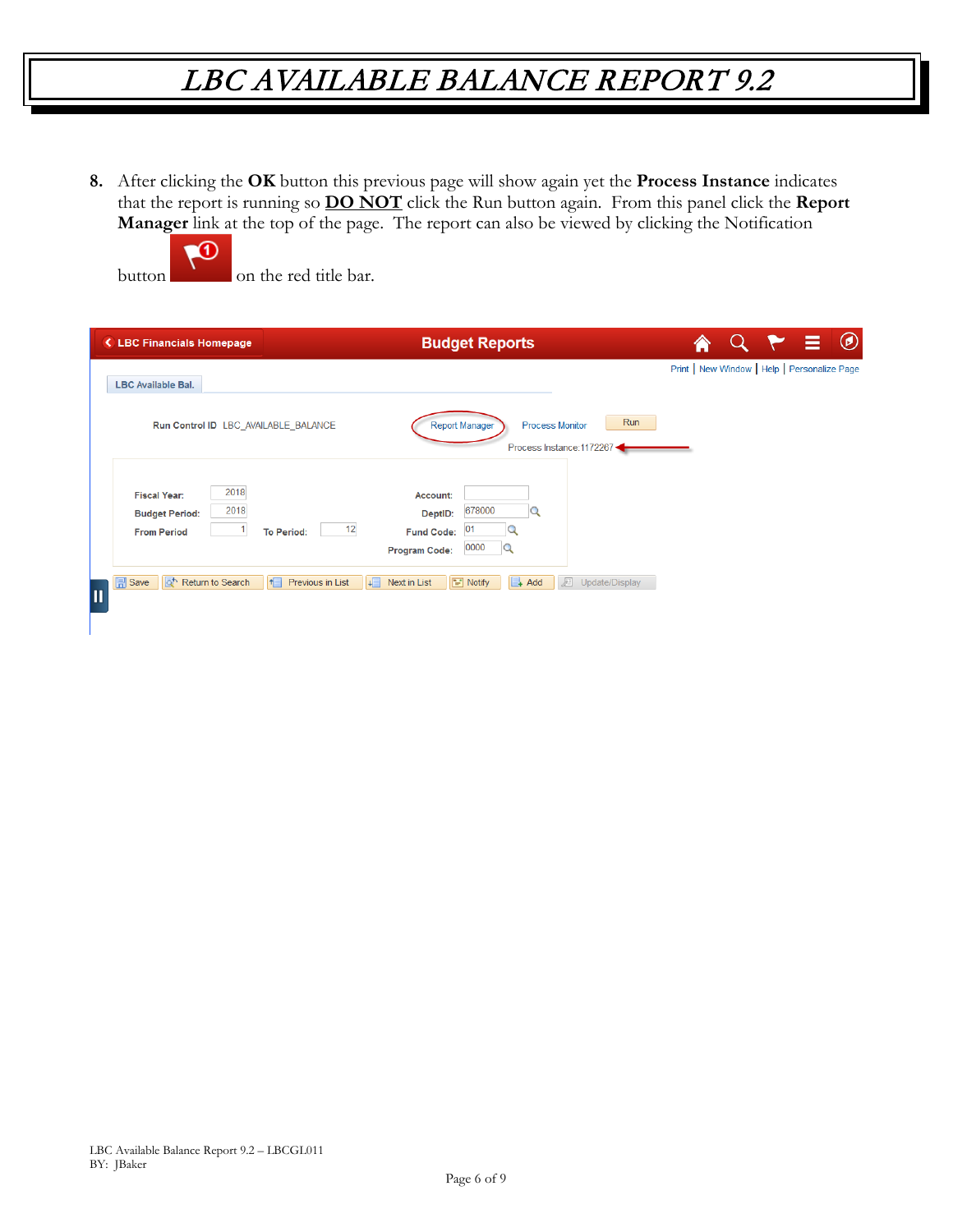**9.** The next panel under the **Administration** tab click the yellow **Refresh** button on the right side until the **Status** is **Posted** and the **Details** link shows to the right of the **Posted** status. In the Report Manager panel the current report will always be at the top of the Report List. To view the report you can either click the blue **LBC\_Available\_Balance\_Report** link **OR** click the **Details** link next to the Posted Status on the **LBC Available Balance Report** line.

| ≺                                        | <b>Budget Reports</b>  |                     |                                                           |                             |                      |               |                |      |              |         |  | Ξ | $\circledcirc$                               |
|------------------------------------------|------------------------|---------------------|-----------------------------------------------------------|-----------------------------|----------------------|---------------|----------------|------|--------------|---------|--|---|----------------------------------------------|
| Administration                           |                        | <b>Archives</b>     |                                                           |                             |                      |               |                |      |              |         |  |   | Print   New Window   Help   Personalize Page |
| <b>View Reports For</b>                  |                        |                     |                                                           |                             |                      |               |                |      |              |         |  |   |                                              |
|                                          | <b>User ID 0005349</b> |                     | <b>Type</b>                                               | $\vee$ Last                 |                      | $\checkmark$  |                | Days | $\checkmark$ | Refresh |  |   |                                              |
| <b>Status</b>                            |                        | $\checkmark$        | <b>Folder</b>                                             | Instance<br>$\checkmark$    |                      | to            |                |      |              |         |  |   |                                              |
| <b>Report List</b>                       |                        |                     | Personalize   Find   View All   $\boxed{2}$   $\boxed{+}$ |                             | First                |               | 1 of 1 2 Last  |      |              |         |  |   |                                              |
| <b>Select</b>                            | Report<br>ID           | Prcs<br>Instance    | <b>Description</b>                                        | <b>Request</b><br>Date/Time | Format               | <b>Status</b> | <b>Details</b> |      |              |         |  |   |                                              |
|                                          |                        |                     | 1037018 1172267 LBC Available Balances Report             | 07/27/2017<br>10:29:23AM    | Acrobat<br>$(*.pdf)$ | Posted        | Details        |      |              |         |  |   |                                              |
| $Select$ All                             |                        | $\Box$ Deselect All |                                                           |                             |                      |               |                |      |              |         |  |   |                                              |
| <b>Delete</b>                            |                        |                     |                                                           |                             |                      |               |                |      |              |         |  |   |                                              |
|                                          |                        |                     | Click the delete button to delete the selected report(s)  |                             |                      |               |                |      |              |         |  |   |                                              |
| Go back to LBC Available Balances Report |                        |                     |                                                           |                             |                      |               |                |      |              |         |  |   |                                              |
| <b>日</b> Save                            |                        |                     |                                                           |                             |                      |               |                |      |              |         |  |   |                                              |
| <b>Administration   Archives</b>         |                        |                     |                                                           |                             |                      |               |                |      |              |         |  |   |                                              |

**NOTE:** If you need to access a report from a previous day you can change the number under **Last** from 1 to any number up to 7 Days and then click the yellow **Refresh** button.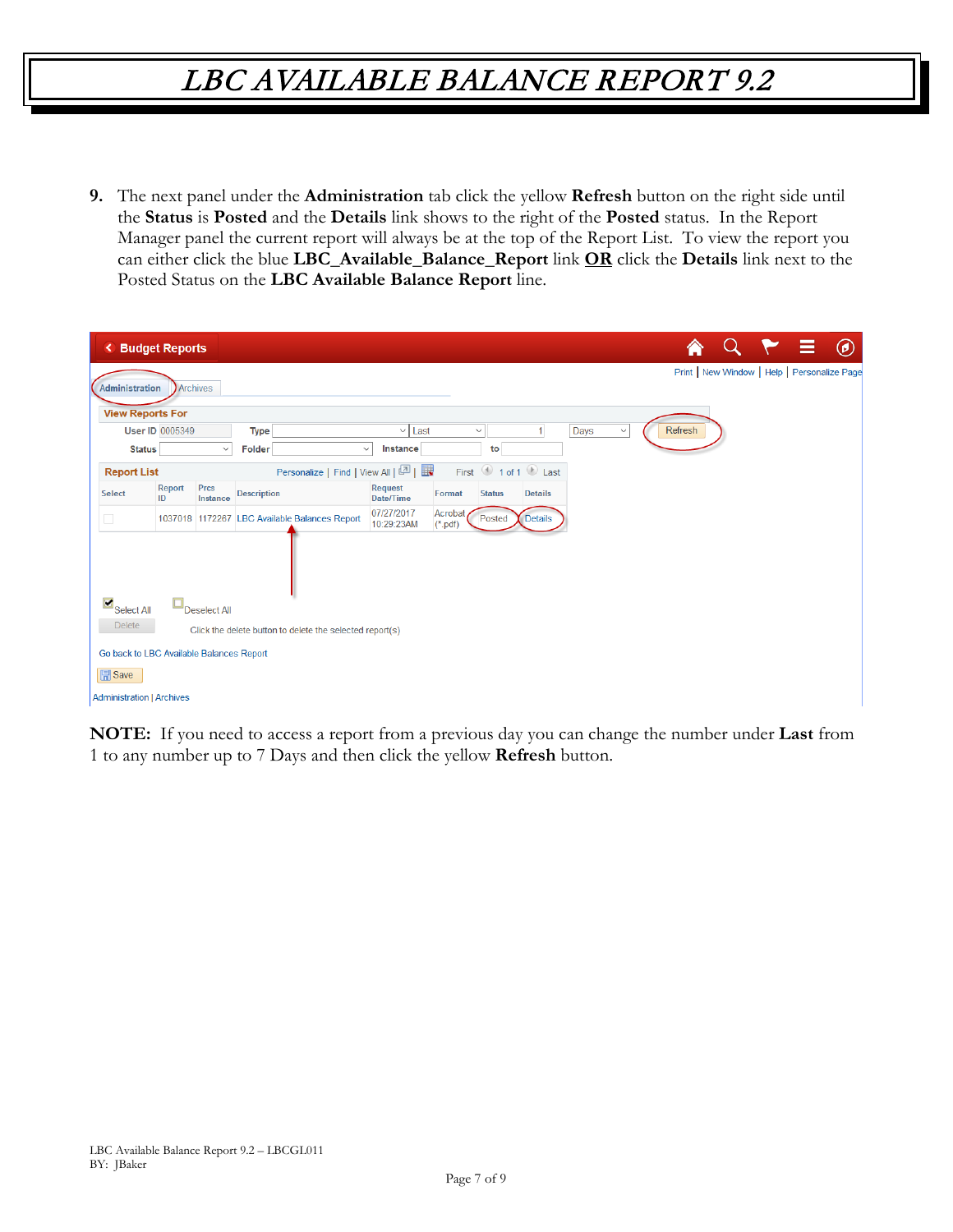**10.** In the **Report Detail** panel click the **LBCGL011 .PDF** link under **File List** to view the report.

|                   |                         |      | < LBC Financials Homepage    |                                      |                         |                             |                      | <b>Budget Reports</b>   |                                  |                                             |  | $^\copyright$ |
|-------------------|-------------------------|------|------------------------------|--------------------------------------|-------------------------|-----------------------------|----------------------|-------------------------|----------------------------------|---------------------------------------------|--|---------------|
|                   | Administration          |      | <b>Archives</b>              |                                      |                         |                             |                      |                         |                                  | Print   New Window   Help   Personalize Pac |  |               |
|                   | <b>View Reports</b>     |      |                              |                                      |                         |                             | <b>Report Detail</b> |                         |                                  | $\times$                                    |  |               |
|                   | User ID 000             |      |                              |                                      |                         |                             |                      |                         |                                  | Help                                        |  |               |
|                   | <b>Status</b>           |      | Report                       |                                      |                         |                             |                      |                         |                                  |                                             |  |               |
|                   | <b>Report List</b>      | Rep  | <b>Report ID</b>             | 1037018                              | <b>Process Instance</b> |                             | 1172267              |                         | Message Log                      |                                             |  |               |
| <b>Select</b>     |                         | ID   | <b>Name</b>                  | LBCGL011                             | Process Type SQR Report |                             |                      |                         |                                  |                                             |  |               |
| $\Box$            |                         | 1031 | <b>Run Status</b>            | <b>Success</b>                       |                         |                             |                      |                         |                                  |                                             |  |               |
| $\Box$            |                         | 1031 |                              | <b>LBC Available Balances Report</b> |                         |                             |                      |                         |                                  |                                             |  |               |
|                   |                         | 103  | <b>Distribution Details</b>  |                                      |                         |                             |                      |                         |                                  |                                             |  |               |
| $\Box$            |                         | 1036 | <b>Distribution Node</b>     | <b>XCOPY</b>                         |                         | <b>Expiration Date</b>      |                      | 08/03/2017              |                                  |                                             |  |               |
| $\Box$            |                         | 103( | <b>File List</b>             |                                      |                         |                             |                      |                         |                                  |                                             |  |               |
|                   |                         |      | Name<br>LBCGL011 1172267.PDF |                                      |                         | File Size (bytes)<br>78,883 |                      | <b>Datetime Created</b> | 07/27/2017 10:29:52.597000AM PDT |                                             |  |               |
| $\Box$            |                         | 103  | LBCGL011 1172267.out         |                                      | 100                     |                             |                      |                         | 07/27/2017 10:29:52.597000AM PDT |                                             |  |               |
| $\Box$            |                         | 1036 |                              | SQR_LBCGL011_1172267.log             | 2,305                   |                             |                      |                         | 07/27/2017 10:29:52.597000AM PDT |                                             |  |               |
|                   |                         |      | <b>Distribute To</b>         |                                      |                         |                             |                      |                         |                                  |                                             |  |               |
|                   | $\mathbf{S}$ Select All |      | <b>Distribution ID Type</b>  |                                      |                         |                             | *Distribution ID     |                         |                                  |                                             |  |               |
|                   | Delete                  |      | <b>User</b>                  |                                      |                         | 0005349                     |                      |                         |                                  |                                             |  |               |
|                   |                         |      | <b>OK</b>                    | Cancel                               |                         |                             |                      |                         |                                  |                                             |  |               |
|                   |                         |      |                              |                                      |                         |                             |                      |                         |                                  |                                             |  |               |
| $\mathbb{R}$ Save |                         |      |                              |                                      |                         |                             |                      |                         |                                  |                                             |  |               |